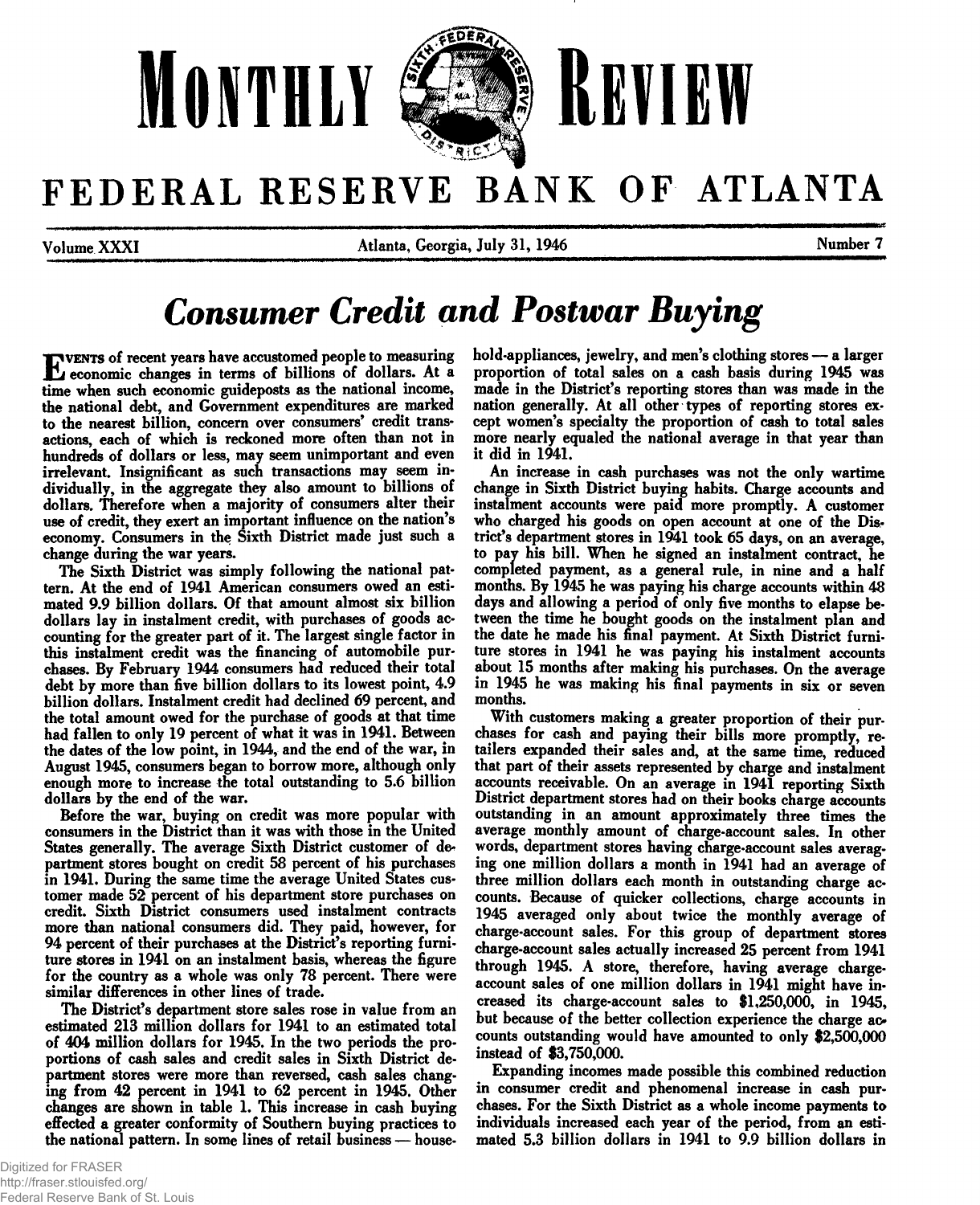

**Since the department store sales index measures in dollar terms changes in the daily average sales, its level is influenced by changing prices. In this chart the index for each month has been expressed in terms of 1935-39 purchasing power by using the Department of Commerce Index of retail prices for all commodities. The index was 145.6 percent of the 1935-39 level in May of this year.**



**credit, increased sales of these items generally mean increases in consumer loans. Most of the expansion in such loans at Sixth District member banks has taken place since V-J Day.**

| TABLE 1<br>SALES OF SIXTH DISTRICT REPORTING STORES<br>AS PERCENT OF TOTAL SALES |             |               |                |                       |                |                     |
|----------------------------------------------------------------------------------|-------------|---------------|----------------|-----------------------|----------------|---------------------|
| Type of Store                                                                    |             | Cash          |                | <b>Charge Account</b> |                | <b>Instalment</b>   |
|                                                                                  | 1941        | 1945          | 1941           | 1945                  | 1941           | 1945                |
| $Department \ldots \ldots$                                                       |             | 62            | $^{48}_{62}$   |                       | $\frac{10}{3}$ |                     |
| Men's Clothing                                                                   |             |               |                |                       |                |                     |
| Women's Specialty. .                                                             |             |               |                |                       |                |                     |
| Furniture                                                                        |             |               | $\frac{0}{26}$ |                       | 94<br>84<br>46 | 79<br>42<br>16<br>7 |
| Household Appliance                                                              |             |               |                |                       |                |                     |
| $I$ ewelry                                                                       |             |               |                |                       |                |                     |
| Hardware                                                                         |             |               |                |                       |                |                     |
| Automobile Dealers.                                                              | 42333682335 | 7150944615146 | ii             |                       | <br>S4         | -10                 |
| Auto Tire and                                                                    |             |               |                |                       |                |                     |
| Accessory                                                                        | 47          | 44            | 59             | 52                    | 24             |                     |

**The inauguration of consumer-credit control through Regulation W by the Board of Governors of the Federal Reserve System also did much to reduce the amount of consumer credit outstanding. The purpose of this regulation, adopted in the latter part of 1941, was to reduce inflationary pressures by limiting the demand for goods in the face of wartime shortages. At first the regulation required in most cases the down payment of one third the purchase price of an article bought on the instalment plan and full payment within a period of** 12 **months. A provision that charge accounts should be paid within a period of 60 days at most was added later. This regulation is being continued, though certain relaxations were made in October 1945 with regard to home-repair and home-improvement credits and consumer loans not made for the purchase of durable goods. A still further reason for the decline in consumer borrowing during the war period may have been the appeals to patriotism that called for limiting expenditures and devoting increases in income to the purchase of war bonds.**

**Consumers ordinarily borrow most during periods of expanding income and least during periods of declining income. The optimism engendered during a period of rising income encourages them to take on additional commitments. During a period of declining income, on the other hand, the average consumer is pessimistic about the future and decides to keep his debts as low as possible until better times. The unemployed obviously are not in a position to assume further financial obligations, and dealers and lenders are hesitant certainly in granting them credit. But the employed are also limited in their actions, by the uncertainties of the future. During such periods they try to pay off old loans rather than incur new ones.**

**In accounting for the rise of consumer credit during periods of expanding income, a change in the kind of consumer goods purchased during such periods is of greater importance than an alteration in attitude. The buying of automobiles, refrigerators, stoves, furniture, and other consumer durable goods of relatively high unit values and long lives is customarily bunched in years of high income. Because of their high unit value, these goods are customarily bought on the instalment plan.**

**The reason that this type of consumer credit declined during war years is obvious. Most consumer durable goods were unavailable. Even though many persons wanted to buy new automobiles and household appliances, they had to do without them and thus failed to use the credit that buying these goods would have involved. Much of the increase in income**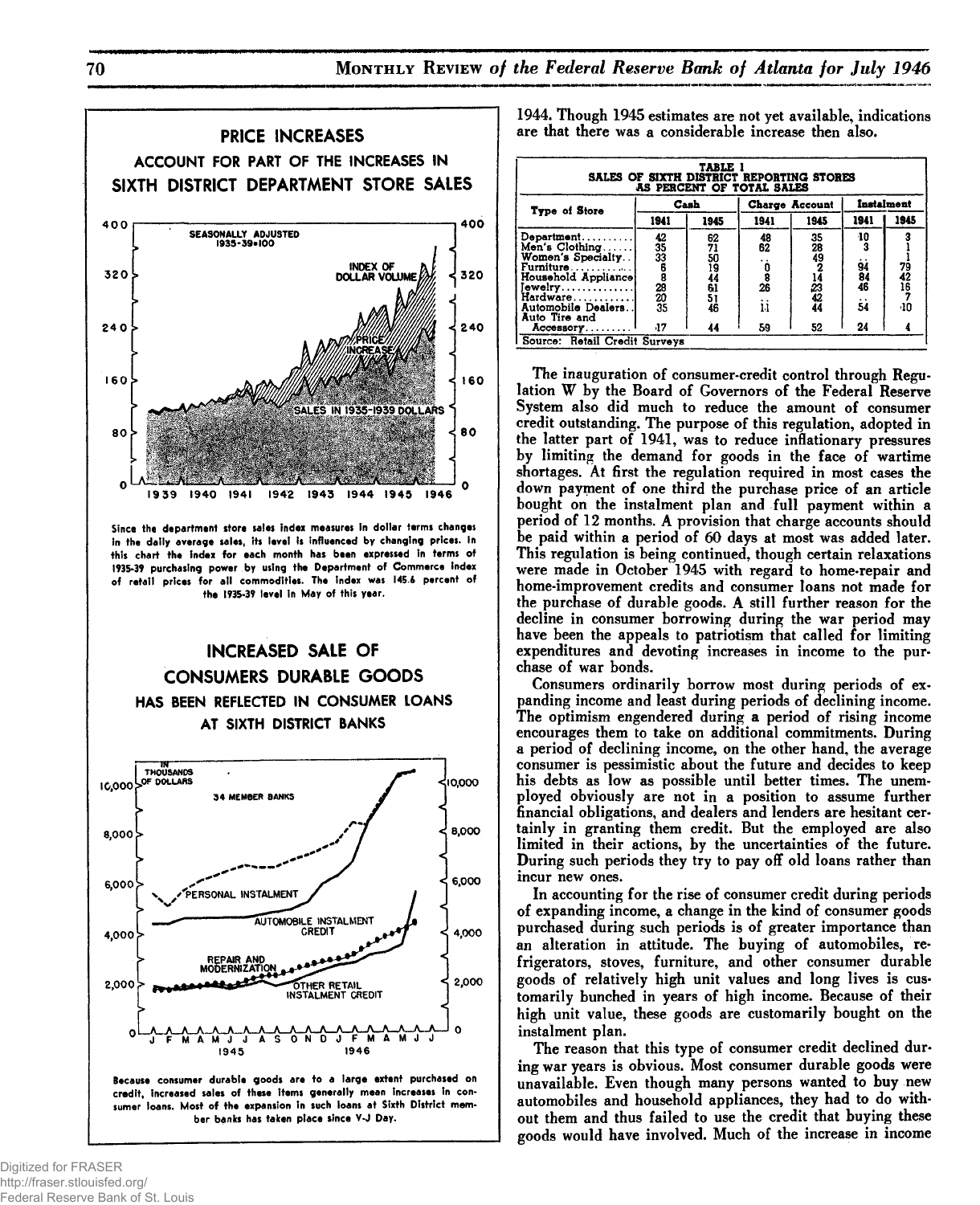**that was spent for goods, therefore, went into the purchase of nondurable goods instead.**

**Since some of the forces that normally lead to increased consumer borrowing are now free to operate, the coming months will indicate whether or not most of these wartime changes have become relatively permanent. Incomes have continued high since V-J Day. The Department of Commerce's index of income payments for May 1946 was only** 2 **percent below that for the record month of February 1945.**

**There are some indications that consumers are now spending a greater part of their incomes than they spent during the war. In the Sixth District during June of this year United States Savings Bonds, one of the most common forms of wartime savings, had sales amounting to 18.7 million dollars maturity value. This sum, however, represents a decline of 74 percent from sales in July 1945 of 73.3 million dollars. Savings-bond redemptions, on the other hand, have increased, amounting to a maturity value of 42.2 million dollars in June of this year against 34.5 million dollars in July 1945.**

**Although savings are declining, sales of consumer durable goods are increasing. According to the Department of Commerce, the sales of durable-goods stores in May 1946 amounted to 1.6 billion dollars, compared with 900 million dollars in May 1945. Sales in the automotive group of stores were more than double those of May 1945, although they were still 35 percent below the prewar peak. Because of the pressure generated by high incomes and accumulated wartime needs, for a time at least these sales will continue to expand as fast as production can supply the goods.**

**Can these additional purchases be financed out of wartime savings? Evidence shows that persons in the Sixth District, as well as in the United States as a whole, accumulated unprecedented savings in the form of bank deposits, war bonds, and other liquid assets during the war. Their use of these assets to purchase durable consumer goods, however, may be limited.**

**Personal demand deposits, other than those of farmers, in all banks of the Sixth District amounted to 1,900 million dollars in January 1946, compared with 901 million dollars in July 1943. Time deposits of individuals, partnerships, and corporations in Sixth District member banks rose from 413 million dollars to 935 million dollars from December 1941 to December 1945. There is no estimate of the total amount of war bonds now owned by individuals in the District. According to the Treasury Department, however, Series E, F, and G bonds of a total maturity value of 3,640 million dollars were sold in the Sixth District states from the time they were first issued until May 1946. In Alabama the total amounted to 616 million dollars, in Florida 678 million, in Georgia 672 million, in Louisiana 635 million, in Mississippi 372 million, and in Tennessee 667 million. Many of these bonds, of course, have been redeemed.**

**Redeeming the war bonds, now held, immediately to buy consumer durable goods would be unfortunate for the in\* dividual holders and would certainly cripple attempts to reduce current inflationary pressures. Savings bonds are rightly considered as comparatively long-term investments. Many persons regard their holdings as a provision for meeting major financial needs in the future and will not use them toward paying current expenses. They also realize it is only as savings bonds reach maturity that the full rate of interest will be earned.**

**Ownership of savings bonds and bank deposits, further-**

**more, may not be so widely distributed as some people have thought. Though incomes increased considerably in the six states of the District during the war period, the region is still a low-income section. The per capita income for 1944 in each of the states was markedly below the national average. Per capita income payments to the civilian population in Alar** bama were 55 percent of the national per capita income, in **Florida 82 percent, in Georgia 60 percent, in Louisiana** 66 **percent, in Mississippi 42 percent, and in Tennessee 65 percent. Because incomes were relatively low before the war, expansion during the war probably did not result in any substantial increase in savings for many consumers in the Sixth District.**

**Among groups in the lower brackets the increase in income tended to go for the purchase of nondurable items, such as food and clothing that these groups had never before been able to buy. It is a generally accepted principle of consumption that only when a family reaches an income level higher than that yet attained by the average family in the District is there any considerable amount of savings. In 1935- 36 it was not until the family's income reached \$2,500 that** 10 **percent of the income was saved, according to one survey. Even without exhaustive study it could easily be concluded that the increases in liquid assets in the Sixth District are owned chiefly by the groups with relatively higher incomes rather than by those with low incomes, who ordinarily purchase goods on the instalment plan.**

**^ The survey prepared for the Board of Governors of the Federal Reserve System by the Bureau of Agricultural Economics confirms this conclusion on a national basis. This study estimated that, in 1945, 10 percent of the spending units in the United States owned 60 percent of the total liquid assets. In fact, it indicates that 24 percent of the spending units in the United States had no liquid assets at all. Average liquid assets owned by spending units, according to this survey, amounted to \$1,748. Of this amount \$640 was made up of savings bonds, \$552 of savings accounts, and \$345 of checking accounts. Because of the concentration of these liquid assets in the hands of a limited number of spending units, at least 50 percent had total liquid assets on the date of the survey ranging from less than \$500 down to zero.**

**There are, to be sure, many persons who managed to save even though their incomes were comparatively low. Even among the group with incomes less than \$**1**,**000**,** 49 **percent of the spending units in 1945 saved something, according to the survey of liquid assets. At the other end of the scale, however, 94 percent of those units with incomes above \$5,000 reported some degree of savings. Because their larger incomes gave them the opportunity to save more when they did save and because more of them saved, persons in these spending units accounted for 40 percent of the savings of 1945 and 36 percent of all liquid assets at the beginning of 1946. Even though some persons in the lowest income group were able to save, this group spent more during 1945 than it received.**

**Consumers often wish to keep their cash and checking accounts as a provision against sudden emergencies and are reluctant to spend them for goods having a high unit value. Consequently, they frequently purchase such items as automobiles and household appliances on the instalment plan even though they have sufficient cash to pay for them. If consumers maintain the attitude they expressed during the survey, 84 percent of them will not spend their liquid assets for auto-**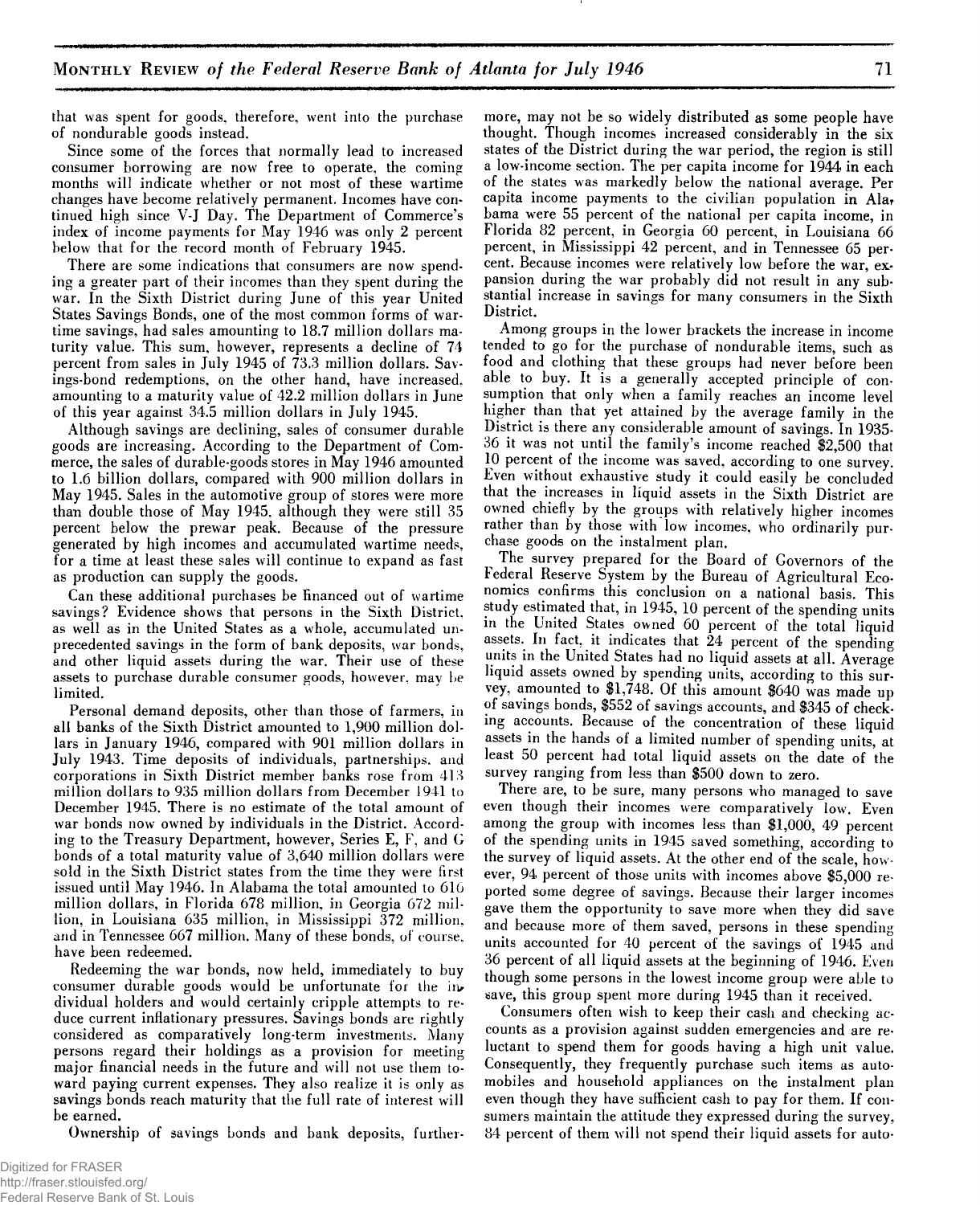

**Department store sales throughout the nation have been high in recent months and in some cases have exceeded the Sixth District gains. The data for July are preliminary, being based upon reports made for the first two weeks by a limited number of stores.**

### **INCREASES WERE MOST PRONOUNCED IN SALES OF WAR-SCARCE ITEMS**



**this year even in limited amounts, therefore, register very high percentage increases. Gains in the sales of other types of goods probably reflect the return of servicemen to civilian life.**

**mobiles and 63 percent will not buy other consumer durable goods with these assets.**

**All these factors point to the usage of instalment credit for financing increased purchases of consumer durable goods during the postwar period. A substantial rise in prices would widen the use of such credit. In addition, even though consumer buying may level off, charge-account credit will expand when many retailers return to the prewar practice of employing such credit as a competitive device.**

#### **The Importance of Continued Control**

**Whatever the final pattern of postwar consumer borrowing may be, the combination of high incomes, relaxed restraints on spending, and larger quantities of formerly scarce goods has expanded consumer credit since V-J Day, although such credit has not yet reached its prewar level. Total consumer credit in the United States was estimated to be 7.5 billion dollars in May 1946, an increase of 1.9 billion dollars after August 1945.**

**Sixth District retailers reporting to this bank state that the value of their instalment and charge accounts outstanding has increased since the end of the war. Increased sales explain part of the increase, but a slightly smaller proportion of total sales at department stores is being made for cash, and bills are being paid less promptly. The collection ratio, that is, the percent of accounts outstanding at the beginning of the month that were collected during the month, at department stores was 50 in May 1946 compared with 52 in August 1945.**

| TABLE 2<br>CONSUMER CREDIT OUTSTANDING<br>SIXTH DISTRICT REPORTING FIRMS                                         |                                                                  |                                          |                                   |  |
|------------------------------------------------------------------------------------------------------------------|------------------------------------------------------------------|------------------------------------------|-----------------------------------|--|
|                                                                                                                  | No. of<br>Firms                                                  | Percent Change<br>June 1946 From         |                                   |  |
|                                                                                                                  | Reporting                                                        | June 1945                                | Aug. 1945                         |  |
| DEPARTMENT STORES :<br>Charge Accounts<br>Instalment Accounts<br><b>IEWELRY STORES:</b>                          | 44<br>26                                                         | $+42$<br>$+.28$                          | 44<br>26                          |  |
| Charge Accounts<br>Instalment Accounts<br>FURNITURES STORES :<br>HOUSEHOLD APPLIANCE STORES!<br>COMMERCIAL BANKS | $\begin{smallmatrix} 8 \ 14 \end{smallmatrix}$<br>96<br>10<br>34 | 35<br>$+$ 35<br>$+27$<br>$+28$<br>$+110$ | 48<br>22<br>28<br>39              |  |
| STATE CREDIT UNIONS<br>INDUSTRIAL BANKING COS<br>INDUSTRIAL LOAN COMPANIES.<br>SMALL LOAN COMPANIES              | 22<br>10<br>18<br>48                                             | $+28$<br>$+102$<br>$+28$<br>$+57$        | $\frac{99}{25}$<br>68<br>25<br>53 |  |

**The effect of increased sales of automobiles is clearly shown in the trend of consumer credit at the member banks reporting their consumer-credit operations. As shown in the chart on page 70, these Sixth District banks reported in June an increase in their total consumer loans of 99 percent after August 1945. Credit granted for the purchase of automobiles explains 67 percent of the total increase.**

**Expanding retail sales of durable goods rather than more liberal terms and slower collections appear to be the principal reason for the recent growth in consumer credit. Easier terms would not increase the production and supply of consumer durable goods at this time, for that depends upon the rapidity of reconversion. They would only increase the undesirable pressures on price by adding to the already excessive amount of purchasing power.**

**It appears that if the current inflationary trend is to be retarded, the continued use of an instrument as important as consumer-credit control is essential. Once the initial pressure of postwar demand has begun to moderate and the inflationary tide to recede, then there will be a situation in which an expansion of consumer credit free from current restrictions may prove highly desirable in sustaining consumer demand. Charles T. Taylor**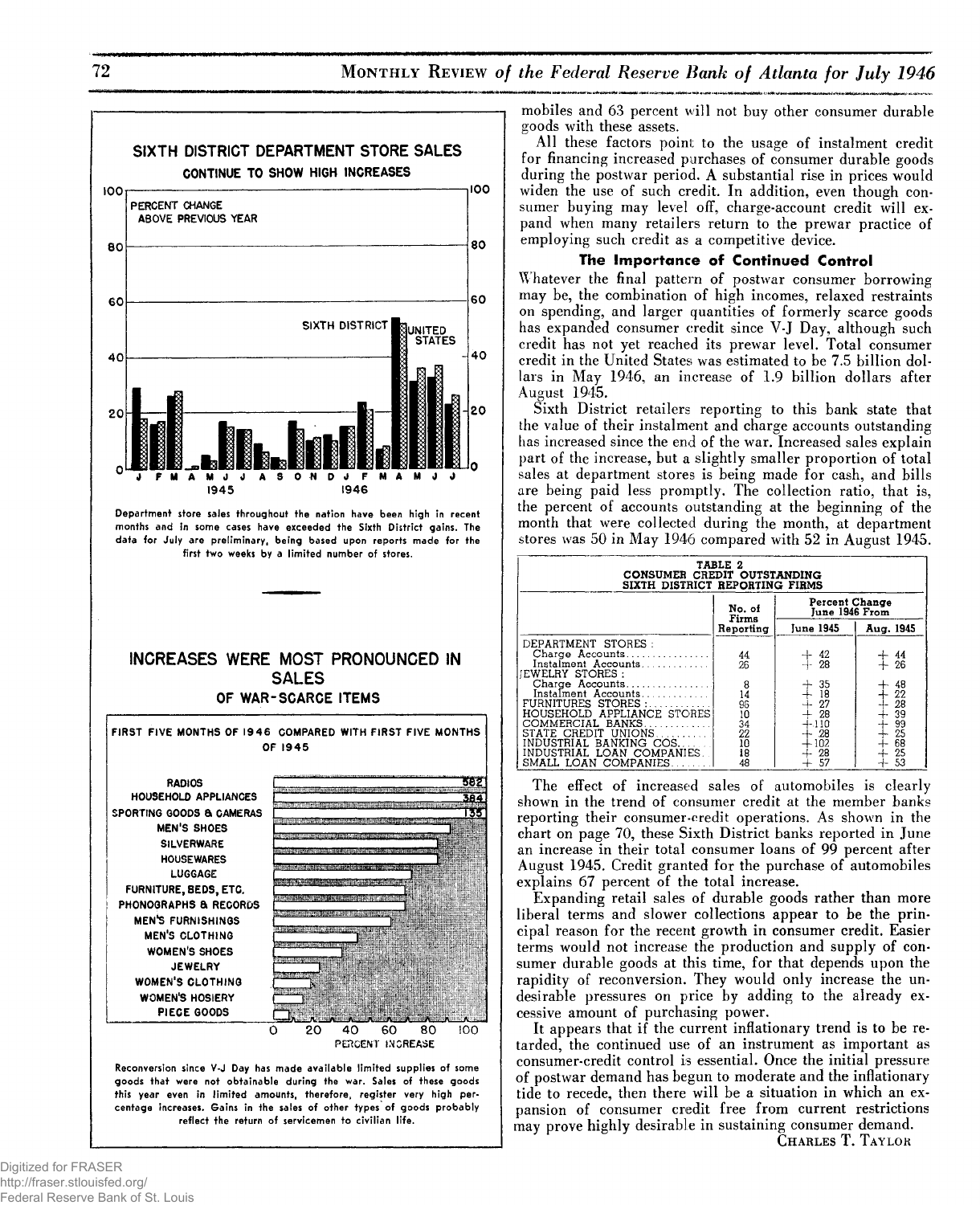## *Bank Announcements*

**THE URING July three banks in the Sixth Federal Reserve District began remitting at par for checks drawn upon them. All three are in Florida, that part of the District served by the Jacksonville branch of this bank.**

**The first of them to begin remitting at par, on July** 1**, was the Springs State Bank at Sulphur Springs, a suburb of Tampa. The June 1946 supplement to the Federal Reserve Par List shows Sulphur Springs as a par point.**

**The officers of this newly organized nonmember bank are W. D. Lowry, president; J. L. Young, Jr., vice president; and Hamilton Hunt, cashier. Its capital structure consists of \$60,000 in paid-in capital stock, \$**100,000 **in paid-in surplus, and \$5,000 in paid-in undivided profits. The bank will do a general banking business. It will serve the northern section of the city of Tampa and the rural communities in the Sulphur Springs area.**

**The Venice-Nokomis Bank at Venice began remitting at par on July** 2**. This bank is officered by Robert S. Baynard, president, James T. Blalock, vice president, J. J. Williams, Jr., vice president, A. L. Blalock, cashier, and Bina M. Moore, assistant cashier. It has capital of \$25,000, surplus and undivided profits of \$17,000, and deposits of \$1,076,000.**

**Venice was founded and developed as a farming center by the Brotherhood of Locomotive Engineers during the Florida land boom. The services of John M. Nolen, a prominent city planner, were secured in laying out the** 2**,**000**-acre townsite in wide boulevards, spacious parks, and residential and industrial zones. Though it became almost a ghost town after the collapse of the land boom, in recent years the village has increased in population to more than 500.**

**The last of the three banks added to the Par List in July is the Allapattah State Bank at Miami, which began remitting at par on July 15. This is another newly organized nonmember bank, chartered on March 18, 1946. Its officers are O. G. Lindsey, president; E. N. Belcher, vice president; George W. Langford, vice president; and L. E. Fenn, executive vice president and cashier. The bank's capital stock amounts to \$100,000, its paid-in surplus to \$25,000, and its paid-in undivided profits to \$12,500.**

|    |    |    |    | Reconnaissance         |    |                                                                 |                                                 |            |
|----|----|----|----|------------------------|----|-----------------------------------------------------------------|-------------------------------------------------|------------|
|    |    |    |    |                        |    | Sixth District Statistics for June 1946 compared with June 1945 |                                                 |            |
|    |    |    |    |                        |    | PERCENT DECREASE PERCENT INCREASE                               |                                                 |            |
|    |    |    |    |                        |    | Department <b>Store Sales</b>                                   |                                                 |            |
|    |    |    |    |                        |    | Department <b>Elione Stocks</b>                                 |                                                 |            |
|    |    |    |    | Furnitur William       |    |                                                                 |                                                 |            |
|    |    |    |    |                        |    |                                                                 | Gasoline Tax Callentinus ( William Casoline Tax |            |
|    |    |    |    | Cotton Communion       |    |                                                                 |                                                 |            |
|    |    |    |    | <b>Bank Webits</b>     |    |                                                                 |                                                 |            |
|    |    |    |    |                        |    | Member Bank Loans                                               |                                                 |            |
|    |    |    |    | Member Bank pvestments |    |                                                                 |                                                 |            |
|    |    |    |    | Demand Depart Mdjusted |    |                                                                 |                                                 |            |
| đ٨ | ۹n | 20 | 10 |                        | 10 | 20                                                              | 30                                              | $\vec{40}$ |
|    |    |    |    |                        |    |                                                                 |                                                 |            |

**Sixth District Statistics** 

|                                                                                                                                                 | CONDITION OF 20 MEMBER BANKS IN SELECTED CITIES<br>(In Thousands of Dollars) |                                                                 |                                                               |                                                                                                      |                                                                    |
|-------------------------------------------------------------------------------------------------------------------------------------------------|------------------------------------------------------------------------------|-----------------------------------------------------------------|---------------------------------------------------------------|------------------------------------------------------------------------------------------------------|--------------------------------------------------------------------|
| Item                                                                                                                                            | July 17                                                                      | June 19                                                         | July 18                                                       |                                                                                                      | Percent Change<br>July 17, 1946, from                              |
|                                                                                                                                                 | 1946                                                                         | 1946                                                            | 1945                                                          | June 19<br>1946                                                                                      | July $18$<br>1945                                                  |
| Loans and investments-<br>Total<br>$L$ oans-total $\ldots \ldots \ldots$<br>Commercial, industrial,                                             | 2,088,930<br>503,714                                                         | 2,144,785<br>504,761                                            | 1,997,722<br>358,379                                          | 3<br>$\mathbf{0}$                                                                                    | $\frac{5}{41}$<br>$^{+}_{+}$                                       |
| and agricultural loans<br>Loans to brokers and                                                                                                  | 253,172                                                                      | 244,564                                                         | 181,058                                                       | $+$<br>4                                                                                             | 40<br>$\div$                                                       |
| dealers in securities.<br>Other loans for pur.                                                                                                  | 11,528                                                                       | 13,668                                                          | 12,452                                                        | 16                                                                                                   | 7                                                                  |
| chasing and carrying<br>securities<br>Real estate loans<br>Loans to banks<br>Other loans<br>U. S. direct obligations.<br>Obligations guaranteed | 114.168<br>33,185<br>3,446<br>88,215<br>1,585,216<br>1,423,142               | 116,711<br>30,752<br>3.5711<br>95,495<br>1,640,024<br>1,477,724 | 66,715<br>24,198<br>2,369<br>71,587<br>1,639,343<br>1,500,850 | 284848<br>$\frac{1}{1}$<br>$\frac{1}{1}$                                                             | 17<br>$^{+}_{+}$<br>37<br>$+45$<br>$+$<br>23<br>3<br>-5<br>u.      |
| Other securities<br>Reserve with F. R. Bank<br>Cash in vault<br>Balances with domestic                                                          | 1,661<br>160.413<br>378,121<br>29,662                                        | 1,652<br>160,648<br>362,737<br>30,413                           | 577<br>137,916<br>345,405<br>28,704                           | J.<br>$+$<br>0<br>---<br>$\pm$<br>$\frac{4}{2}$                                                      | $+188$<br>16<br>$\begin{array}{c} + \ + \ + \end{array}$<br>9<br>3 |
| banks<br>Demand deposits adjusted 1,375,517<br>Time deposits<br>U.S. Gov't deposits<br>Deposits of domestic banks.<br>Borrowingst               | 150.107<br>450,599<br>215,203<br>478,514<br>3,500                            | 139,1941<br>1,377,620<br>445,915<br>250,453<br>478,245<br>3,000 | 157,309<br>1,227,417<br>380,551<br>304,970<br>512,900<br>.    | 8<br>$^{+}$<br>0<br>$+$<br>1<br>$\overline{14}$<br>$\overline{\phantom{0}}$<br>$+$<br>o<br>$+$<br>17 | 5<br>$+12$<br>-18<br>$+$<br>29<br>7<br>.                           |

|                                                                                                                                                                          | DEBITS TO INDIVIDUAL BANK ACCOUNTS<br>(In Thousands of Dollars) |                                                                                                                             |                                                                                                                  |                                                                                                                       |                                                                                 |                                                                                                                                           |  |  |
|--------------------------------------------------------------------------------------------------------------------------------------------------------------------------|-----------------------------------------------------------------|-----------------------------------------------------------------------------------------------------------------------------|------------------------------------------------------------------------------------------------------------------|-----------------------------------------------------------------------------------------------------------------------|---------------------------------------------------------------------------------|-------------------------------------------------------------------------------------------------------------------------------------------|--|--|
| Place                                                                                                                                                                    | No. of<br><b>Banks</b>                                          | June                                                                                                                        | May                                                                                                              | June                                                                                                                  | June 1946 from                                                                  | Percent Change                                                                                                                            |  |  |
|                                                                                                                                                                          | Report- <br>ing                                                 | 1946                                                                                                                        | 1946                                                                                                             | 1945                                                                                                                  | May<br>1946                                                                     | June<br>1945                                                                                                                              |  |  |
| ALABAMA<br>Anniston. 1<br>Birmingham<br>Dothan.<br>$G$ adsden $\dots\dots$<br>Mobile<br>Montgomer <b>y</b>                                                               | 3623<br>4<br>$\bar{3}$                                          | 19,434<br>224.942<br>7,802<br>13,022<br>98,222<br>51,498                                                                    | 17,967<br>232,949<br>$8,255$<br>$13,334$<br>$99,520$<br>54,142                                                   | 20,332<br>233,328<br>$\begin{array}{r} 8,560 \\ 11,288 \\ 126,713 \end{array}$<br>39,606                              | 83521<br>$\ddot{}$<br>$\frac{1}{1}$<br>5                                        | 4<br>4<br>ğ<br>15<br>$+$<br>$\frac{22}{30}$<br>$\frac{1}{+}$                                                                              |  |  |
| FLORIDA<br>Jacksonville<br>Miami<br>Greater Miami*<br>Orlando<br>Pensacola<br>St. Petersburg.<br>$\texttt{Tampa}\dots\dots\dots$                                         | $\begin{array}{c} 3 \\ 7 \\ 11 \end{array}$<br>ພພພ              | 204,092<br>173,105<br>247,730<br>46,685<br>27,317<br>42,722<br>93,397                                                       | 208,626<br>274,177<br>48,610<br>29,895<br>44,501<br>97,551                                                       | 194,132<br>153,431<br>210,399<br>33,723<br>28,205<br>32,371<br>82,255                                                 | $\frac{2}{8}$<br>10<br>4<br>9<br>4<br>4                                         | $\frac{5}{13}$<br>$\ddagger$<br>18<br>庄<br>38<br>$^{+}$<br>3 <sup>3</sup><br>Щ.<br>14<br>$\ddot{}$                                        |  |  |
| <b>GEORGIA</b><br>Albany<br>Atlanta<br>Augusta.<br>Brunswick<br>Columbus<br>Elberton<br>Gainesville*<br>Griffin*<br>$Macon$<br>Newnan<br>Rome*<br>Savannah<br>$Valdosta$ | 2432423232342                                                   | 10,991<br>592,540<br>43,151<br>7,865<br>44,620<br>2,861<br>12,615<br>7,793<br>46,175<br>6,839<br>16,698<br>82,853<br>10.138 | 11,290<br>595,321<br>43,165<br>8,291<br>43,500<br>2,946<br>11,151<br>8.149<br>46,411<br>6,283<br>74.063<br>9,618 | 9,871<br>546,769<br>39,370<br>13,162<br>40,150<br>1,972<br>$\pi$ $\pi$<br>$\pm$<br>43,303<br>6,230<br>82,298<br>7,774 | waanoon<br>a<br>$-+ - + - + +$<br>4<br>$\mathbf{1}$<br>9<br>ı<br>12<br>5<br>, + | 11<br>$\mathrm{+}$<br>┿<br>8<br>10<br>$+$<br>40<br>$+$<br>M<br>45<br>×<br>$\bullet$<br>$\star$<br>7<br>$+$<br>10<br>ı<br>$\ddagger$<br>30 |  |  |
| LOUISIANA<br>Baton Rouge<br>Lake Charles<br>New Orleans                                                                                                                  | 3<br>3<br>7                                                     | 54,406<br>20,667<br>523,703                                                                                                 | 60,959<br>20,716<br>507,946                                                                                      | 46,237<br>19,087<br>489,545                                                                                           | 11<br>0<br>š.<br>$\ddot{}$                                                      | 18<br>$\,{}^+$<br>8<br>7<br>$\ddagger$                                                                                                    |  |  |
| MISSISSIPPI<br>Hattiesburg<br>Tackson<br>Meridian.<br>Vicksburg!                                                                                                         | $\begin{array}{c}\n2 \\ 4 \\ 3\n\end{array}$                    | 13,493<br>80,093<br>23,137<br>28,769                                                                                        | 14,488<br>77,035<br>22,884<br>20,678                                                                             | 12,617<br>64,963<br>18,432<br>17,341                                                                                  | 7<br>4<br>$^{+}$<br>$\dot{+}$<br>1<br>0<br>$+$                                  | $\pm$<br>23<br>$+$<br>+<br>+<br>26<br>20                                                                                                  |  |  |
| TENNESSEE<br>Chattanooga<br>Knoxville<br>Nashville                                                                                                                       | 4<br>4<br>ĥ                                                     | 110,960<br>91,821<br>228,366                                                                                                | 106,253<br>93,925<br>224,518                                                                                     | 104,867<br>134,774<br>250,386                                                                                         | $\frac{4}{2}$<br>┿<br>$+$                                                       | 6<br>┍╇<br>32<br>9                                                                                                                        |  |  |
| SIXTH DISTRICT<br>32 Cities                                                                                                                                              | 108                                                             | 3,017,656                                                                                                                   | 3,032,848                                                                                                        | 2,913,092                                                                                                             | ı                                                                               | 4<br>$\div$                                                                                                                               |  |  |
| UNITED STATES<br>33 <b>4 Cities</b>                                                                                                                                      |                                                                 | $\mathbf{I}$                                                                                                                | 86,663,000 85,898,000 98,024,000                                                                                 |                                                                                                                       | ı<br>$\div$                                                                     | 12                                                                                                                                        |  |  |
| *Not included in Sixth District total<br>**Not available                                                                                                                 |                                                                 |                                                                                                                             |                                                                                                                  |                                                                                                                       |                                                                                 |                                                                                                                                           |  |  |

Digitized for FRASER http://fraser.stlouisfed.org/ Federal Reserve Bank of St. Louis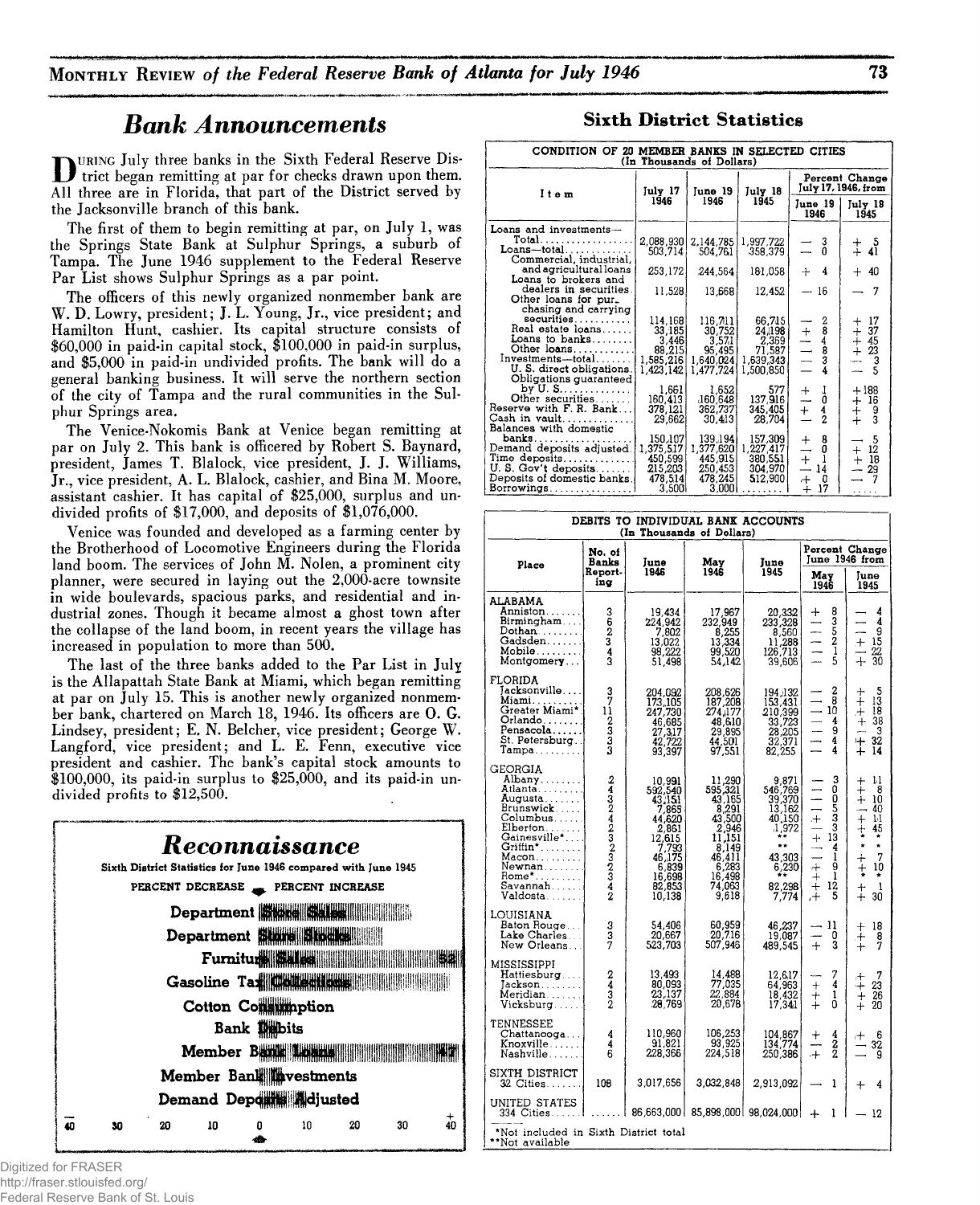# **The District Business Situation**

H **ow quickly prices would rise, how high they would go, and how long the rise would continue have been principal topics of interest to both Sixth District businessmen and their customers. In those fields where prices were controlled by the OPA there has been a feeling of suspense pending the action of Congress on the revival of Federal price regulation.**

**As yet reports of sales at Sixth District department stores have given no indications that a buyers' strike was begun. Neither do they show any signs of a buying wave in anticipation of rising prices. Preliminary figures indicate that department store sales in July have been well above the level of the previous year. The gain of 25 percent during the first two weeks of July over sales in the corresponding period of 1945 at weekly reporting department stores is lower than the increase in sales made during the four weeks ended June 28. The seasonally adjusted index of daily average sales in June at 365 percent of the 1935-39 daily average, compared with 319 in May, was, however, the highest on record.**

#### **Trade**

**Though over-all conclusions regarding retail-price changes resulting from the removal of OPA will have to wait for the release of official price indexes, certain changes are already apparent. The weekly index of the Bureau of Labor Statistics showing wholesale prices of commodities on the primary markets, however, has risen considerably. In the first week after the OPA closed, June 29 to July** 6**, it rose 4 percent. By July 13 the increase amounted to 7 percent and by July 20 the increase was** 10 **percent.**

**Immediate price changes probably provide no proof to support predictions of how high prices will go as controls are lifted or of whether they will level off in the near future. Nor do they necessarily indicate that prices had started on an inflationary spiral before the OPA revival bill was signed by the president. Wholesale prices on the primary markets are more immediately sensitive to change or expected changes than other prices are. The influence of these changes upon prices of goods sold at retail becomes apparent only after rises in wholesale prices have filtered through the market. Day-to-day price increases, however, do not have to be spectacular to add up to a considerable rise in a limite**4 **period of time. After the end of World War 1 the cost-ofliving index of the National Industrial Conference Board rose on an average of only 1.5 percent a month; yet in the period between November 1918 and the date of the decline in June 1920 the total rise was about 29 percent. Though wholesale prices rose 23 percent from November 1918 through May 1920, the average monthly rise was only a little greater than one percent.**

**Some retail commodities are quicker than others to respond to wholesale-price changes. They include the dairy products and meats that were formerly subject to Government subsidies. Prices of dairy products have gone up in many parts of the District. In the Chattanooga area, for example, milk producers announced an increase of 75 cents a 100 pounds, about 17 percent increase for each pound of butter fat. This rise was reflected in an increase of between two and three cents a quart for delivered milk. Prices for milk are reported to be from two to five cents higher than before in other areas of the District, and butter, according to various reports, is selling** **for amounts ranging from 76 cents to \$1 a pound. Advances of more than** 100 **percent in meat prices have also been reported.**

**Some of the price increases are merely those that are passed on by the distributor because of his increased costs. Others are those that are imposed before an increase in costs, in anticipation that prices will rise. The latter increases are the more explosive elements in a rising price spiral and are the ones that contribute to an eventual drastic price decline. The announced policy of many retail merchants throughout the Sixth District to maintain their prices at old levels so far as possible and to confine increases to their actual cost increases possibly did much, where it was carried out, to prevent the worst type of price increases. The merchants' ability to carry out this policy would have depended to a great extent, however, upon the size of their inventories.**

**The index of department store stocks in the Sixth District indicates that, despite record sales, the inventories have been growing each month since the first of the year. In January the seasonally adjusted index stood at 184, in May at 239, and in June at 256. Because of higher sales, however, the sales-stock ratio for department stores was lower at the end of each of the first four months of 1946 than it was on the corresponding dates in 1945. At the end of January the stores had stocks on hand amounting to only** 1.8 **times their sales for the month. From February to April the ratio was** 1.7 **each month. At the end of May stocks had increased to a level of 2.5 times the sales for that month. This was higher than the ratio of** 2.1 **in May 1945. Since the ratio for June was 2.3, there may be a reversal of the previous months' trend. If deliveries of all outstanding orders were received, inventories would again approach the 1935-39 sales-stock monthly average of 2.7. Outstanding orders are reported to be approximately three times the monthly average sales.**

**On the wholesale level increases between three and four dollars a ton in the price of pig iron were announced at Birmingham early in the month. The operators stated that these increases, however, had been authorized by the OPA. One textile firm in the Birmingham area announced that it would continue to operate under OPA ceilings until Congress disposed of the question, but some of the other mills increased their prices. Cotton textiles afford a striking illustration of the way in which commodity-price increases are reflected, first, in increases of manufacturers' prices and, eventually, in increases of retail prices. According to the president of one of the South's largest textile firms, the increase in the cotton price must be absorbed by an increase in the price of cotton textiles. Cotton-cloth prices at the time of the OPA's termination, he stated, were based on a cotton price of 26.4 cents a pound. The price had risen to 33.34 on July 25.**

**One of the greatest opportunities for speculative price increases lies in the present housing shortage. Various real estate boards in the District cities, however, stated that they would attempt to hold rent increases to a minimum. In at least three states of the District, state control of rents was instituted or requested. The governor of Alabama set up rent controls under the Emergency War Powers Act of 1943, ancj the Louisiana legislature passed a bill establishing them in that state. A Miami group requested the passage of an ordi-**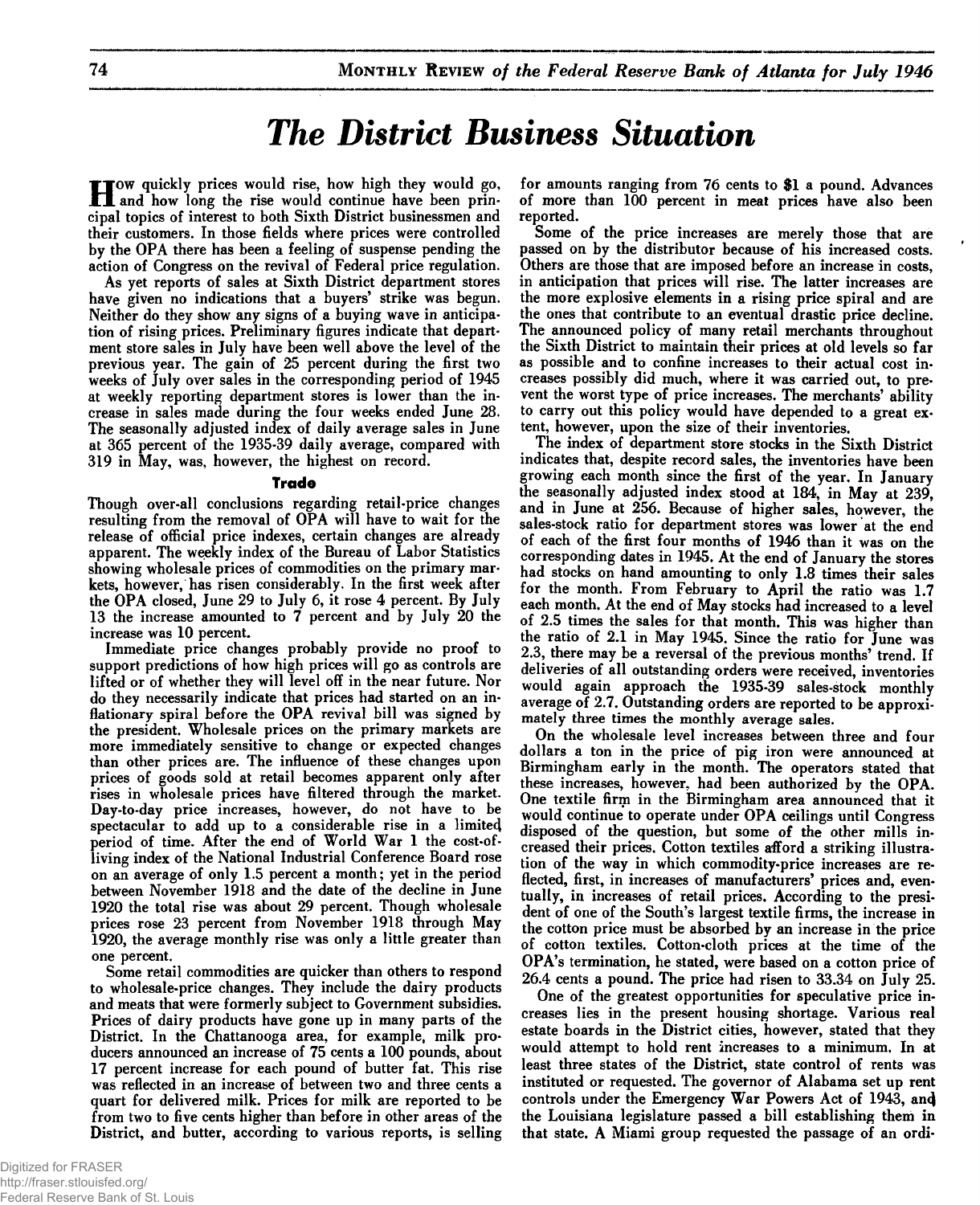**nance by the city commission that would freeze rents for 90 days.**

#### **Finance**

**Meanwhile the deposits and currency in circulation in the Sixth District remained at their previous high levels. On July 17 demand deposits at reporting member banks adjusted were** 12 **percent higher than they were a year ago, although there was no net change from the figure on June 19 of this year. Almost no change occurred between the middle of June and the middle of July in the net outstanding circulation of this bank's Federal Reserve notes, which was 1,426 million dollars at the latter time.**

**Loans and investments, upon which the expansion of currency and deposits is based, remained at a relatively high level. Total loans and investments of reporting member banks were 5 percent higher on July 17 than they were one year previously but 3 percent lower than they were on June 19. Reflecting the recent redemptions of Government securities, a decline in reporting member banks' Government securities of 4 percent during the four weeks ended July 17 brought them to a level 5 percent below that on the corresponding date last year. Loans were up 41 percent.**

**One of the principal factors accounting for the higher level of loans at reporting member banks this year is the 114 million dollars in security loans outstanding on July 17. A good part of these loans were incurred by individuals for the purchase of long-term United States bonds during the Victory Loan Drive.**

**At the time of the drive the Treasury asked all banks to reject applications for loans being made for speculative purchases of Government securities. Although it was recognized that loans might be properly made to those purchasers of securities for investment who would want to anticipate income by borrowing temporarily from banks, it was understood that loans of this character would have maturities not exceeding six months.**

**The inflationary potential in an indefinite continuation of these loans was brought to the attention of member banks in the Sixth District at the end of June. Member banks were requested to make every effort to decrease this type of loan and to avoid making new loans for the purpose of purchasing and carrying Government securities. Borrowing from banks for such purposes, it was added, creates additions to the country's money supply to the same extent as direct purchase of securities by the banks. In view of the existence of large amounts of liquid assets and the limited supply of goods in relation to those assets, such increases in the money supply add dangerous pressures to the price level. C. T. T.**

#### **Employment**

**According to reports, employment in the District as a whole has continued the moderate gains indicated in last month's** *Review***. July data for all major labor-market areas are not currently available, but for those surveyed such data showed moderate percentage gains in the total number employed. The trends for individual industries followed no uniform pattern, in some cases varying widely, among the different areas, within the same industry. There was a continuation of unfilled job openings at opposite ends of the pay-scale, such as for skilled craftsmen in the building trades and textile-machine operators at one end and for common labor in the construction** and the pulpwood industries at the other.

### **Sixth District Statistics**

| DEPARTMENT STORE SALES* |            |      |      |      |            |      |  |
|-------------------------|------------|------|------|------|------------|------|--|
|                         | Adjusted** |      |      |      | Unadjusted |      |  |
|                         | June       | Mav  | īune | June | May        | June |  |
|                         | 1946       | 1946 | 1945 | 1946 | 1946       | 1945 |  |
| $DISTRICT$              | 365        | 319  | 277  | 306  | 313        | 233  |  |
| Atlanta.                | 394        | 347  | 292  | 341  | 352        | 254  |  |
| Baton Rouge             | 1388       | 309  | 295  | 333  | 332        | 254  |  |
| Birmingham              | 324        | 305  | 260  | 289  | 299        | 233  |  |
| Chattanooga             | 364        | 316  | 258  | 348  | 326        | 246  |  |
| ackson.                 | 318        | 288  | 239  | 296  | 300        | 222  |  |
| acksonville             | 440        | 348  | 335  | 389  | 359        | 297  |  |
| KnoxvilleI              | 372        | 305  | 317  | 335  | 319        | 285  |  |
| Macon.                  | 336        | 287  | 244  | 303  | 300        | 219  |  |
| Miami                   | 393        | 345  | 301  | 268  | 283        | 205  |  |
| Montgomery              | 332        | 293  | 268  | 287  | 302        | 232  |  |
| Nashville               | 433        | 364  | 291  | 389  | 390        | 262  |  |
| New Orleans.            | 303        | 276  | 214  | 274  | 271        | 193  |  |
| Tampa                   | 437        | 429  | 322  | 381  | 414        | 281  |  |

| DEPARTMENT STORE STOCKS                                                         |                                               |                                        |                                        |                                         |                                        |                                               |
|---------------------------------------------------------------------------------|-----------------------------------------------|----------------------------------------|----------------------------------------|-----------------------------------------|----------------------------------------|-----------------------------------------------|
|                                                                                 |                                               | Adjusted**                             |                                        | <b>Unadiusted</b>                       |                                        |                                               |
|                                                                                 | lune<br>1946                                  | May<br>1946                            | lune<br>1945                           | June<br>1946                            | May<br>1946                            | lune<br>1945                                  |
| $DISTRICT$<br>Atlanta.<br>Birmingham<br>Montgomery<br>Nashville<br>New Orleans. | 252<br>430<br>209<br>343<br>$\frac{414}{198}$ | 239<br>356<br>168<br>266<br>368<br>151 | 200<br>347<br>155<br>257<br>343<br>127 | 255<br>394<br>196<br>313<br>386<br>-185 | 232<br>361<br>173<br>270<br>373<br>156 | 203<br>318<br>318<br>146<br>234<br>320<br>119 |

|                                 | <b>COTTON CONSUMPTION*</b> |                    |                   | COAL PRODUCTION* |                 |              |
|---------------------------------|----------------------------|--------------------|-------------------|------------------|-----------------|--------------|
|                                 | June<br>1946               | <b>May</b><br>1946 | June<br>1945      | June<br>1946     | May<br>1946     | June<br>1945 |
| $TOTAL$<br>Alabama<br>$Georgia$ | 161<br>168<br>161          | 163<br>173<br>161  | 451<br>160<br>148 | 174<br>185       | $\frac{52}{62}$ | 463<br>177   |
| Tennessee                       | 130                        | 133                | 130               | 449              | 30              | 133          |

|                                                                      | <b>MANUFACTURING</b><br><b>EMPLOYMENT***</b> |                                      |                                 |                                 | <b>GASOLINE TAX</b><br><b>COLLECTIONS</b> |                                 |
|----------------------------------------------------------------------|----------------------------------------------|--------------------------------------|---------------------------------|---------------------------------|-------------------------------------------|---------------------------------|
|                                                                      | May                                          | Apr,                                 | May                             | June                            | Mav                                       | lune                            |
|                                                                      | 1946                                         | 1946                                 | 1945                            | 1946                            | 1946                                      | 1945                            |
| SIX STATES<br>Alabam <b>a</b> .<br>Florida.<br>Georgia<br>Louisiana. | 126<br>137<br>114<br>I28<br>135              | 126г<br>139r<br>116r<br>128r<br>133r | 140<br>169<br>130<br>131<br>146 | 155<br>166<br>149<br>151<br>147 | 152<br>161<br>151<br>146<br>142<br>159    | 111<br>116<br>100<br>106<br>107 |
| Mississippi                                                          | 141                                          | 141r                                 | 128                             | 158                             | 158                                       | 122                             |
| Tennessee                                                            | 109                                          | 108r                                 | 127                             | 163                             |                                           | 123                             |

| CONSUMERS' PRICE INDEX                                   |                        |                      |                      | ELECTRIC POWER PRODUCTION*                                                                      |                     |              |              |
|----------------------------------------------------------|------------------------|----------------------|----------------------|-------------------------------------------------------------------------------------------------|---------------------|--------------|--------------|
|                                                          | May<br>1946            | Apr.<br>1946         | May<br>1945          |                                                                                                 | Mav<br>1946         | Apr.<br>1946 | Mav<br>1945  |
| ALL ITEMS. .<br>$Food \dots \dots$                       | 135<br>147             | 134<br>146           | 132<br>145           | SIX STATES.<br>Hydro-                                                                           | 246                 | 251          | 279          |
| Chothing<br>Rent.                                        | 151<br>115             | 151<br>115           | 141<br>114           | generated.<br>Fuel-                                                                             | 295                 | 301          | 277          |
| Fuel, elec., i                                           |                        |                      |                      | generated.                                                                                      | 182                 | 185          | 282          |
| and $ice.$ .<br>Home fur-<br>nishings.<br>$Misc. \ldots$ | 111<br>152<br>132      | 111<br>149<br>132    | 110<br>142<br>130    | CRUDE PETROLEUM PRODUCTION<br>IN COASTAL LOUISIANA AND                                          | <b>MISSISSIPPI*</b> |              |              |
| Purchasing<br>power of<br>dollar                         | .74                    | . 75                 | .76                  |                                                                                                 | June<br>1946        | Mav<br>1946  | June<br>1945 |
| ANNUAL RATE OF TURNOVER OF                               | <b>DEMAND DEPOSITS</b> |                      |                      | Unadjusted<br>Adjusted**                                                                        | 213<br>215          | 211<br>214   | 208<br>209   |
|                                                          | June<br>1946           | Mav<br>1946          | June<br>1945         | *Daily average basis<br>**Adjusted for seasonal variation<br>***1939 monthly average=100; other |                     |              |              |
| Unadjusted. .<br>Adiusted**<br>Index**                   | 16.1<br>16.6<br>64.1   | 15.9<br>16.2<br>62.8 | 16.7<br>17.2<br>66.7 | indexes, 1935-39—100<br>r=Revised                                                               |                     |              |              |

| <b>INSTALMENT CASH LOANS</b>                                                                                                      |                                                             |                   |              |  |  |
|-----------------------------------------------------------------------------------------------------------------------------------|-------------------------------------------------------------|-------------------|--------------|--|--|
| Number<br>Percent Change<br>May 1946 to June 1946<br>oi<br>Lender<br>Lenders                                                      |                                                             |                   |              |  |  |
|                                                                                                                                   | Reporting                                                   | Volume            | Outstandings |  |  |
| Federal credit unions<br>State credit unions<br>Industrial-banking companies<br>Industrial-loan companies<br>Small-loan companies | $\frac{34}{22}$<br>$\frac{10}{18}$<br>$\frac{18}{48}$<br>34 | $+18$<br>$\cdots$ |              |  |  |